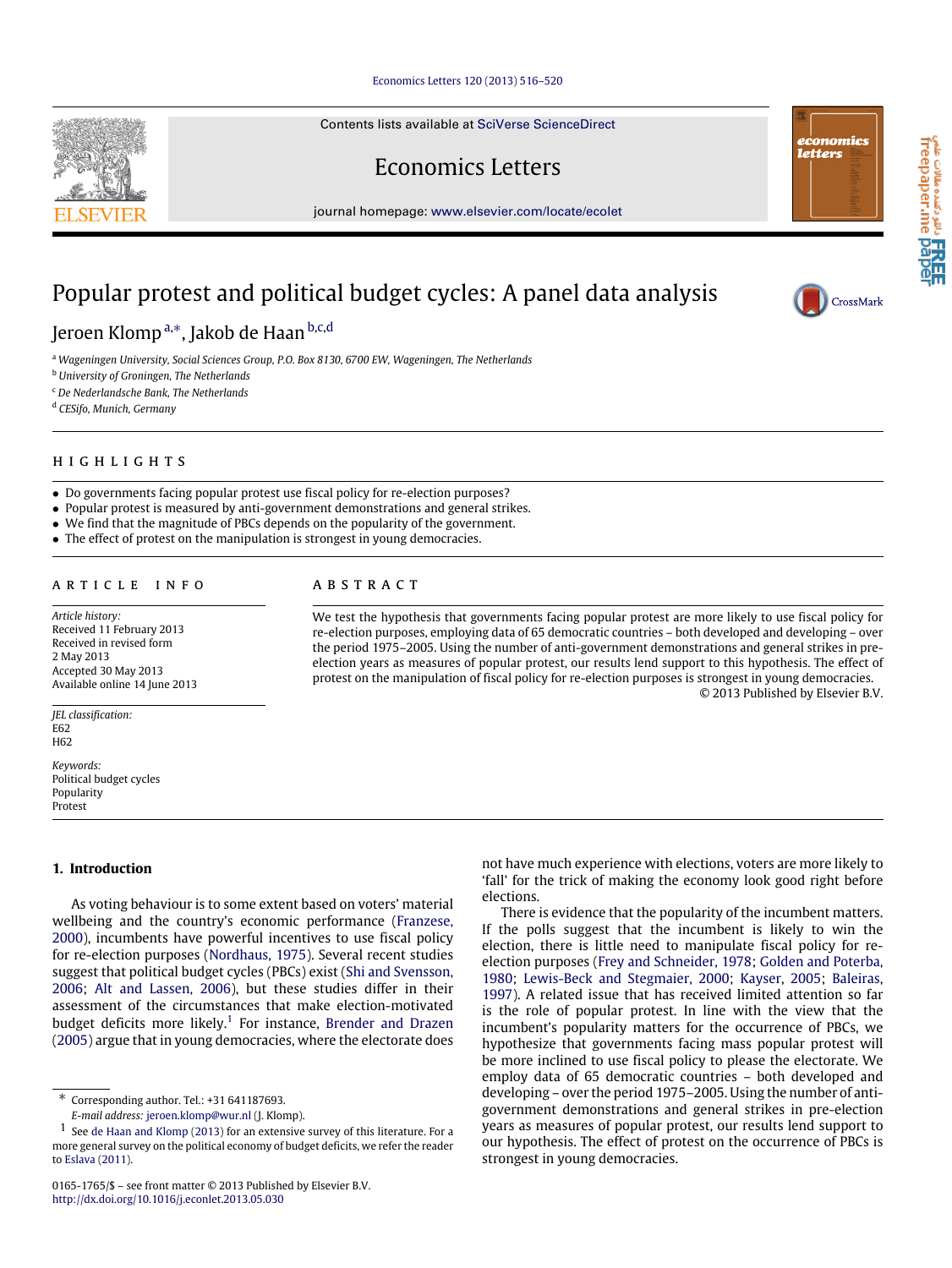The remainder of this paper is structured as follows. The next section gives a description of the methodology and data used. Section [3](#page-2-0) presents our empirical findings and the final section concludes.

## **2. Data and methodology**

We use a large unbalanced panel dataset of 65 developed and developing countries over the period 1975–2005. As the PBC theory presumes that competitive elections take place, we only include country-years with a Polity IV democracy score of at least six. [Table A.1](#page-4-12) in the [Appendix](#page-4-13) lists all countries and years included. The fiscal data are taken from the *International Financial Statistics* and the *Government Finance Statistics* of the IMF, while the election data come from electionsource.org and various issues of the Political Handbook of the World. [Table A.2](#page-4-14) in the [Appendix](#page-4-13) provides a detailed description of all data used and their sources. The model can be specified as:

$$
FISC_{it} = \alpha_i + \beta FISC_{it-1} + \gamma X_{jit-1} + \mu POP_{it-1} + \lambda ELEC_{it} + \eta (ELEC_{it} \times POP_{it-1}) \varepsilon_{it}.
$$
 (1)

The variable *FISCit* is a fiscal policy indicator (budget balance or total spending) in country *i* in year *t*, *Xjit*−<sup>1</sup> is a vector of (lagged) control variables with *j* elements, *ELECit* is our election variable as described below,  $POP_{it}$  is our measure of popular protest,  $\alpha_i$ is a country specific intercept, and  $\varepsilon_{it}$  is an error term. We use an election variable suggested by [Franzese](#page-4-0) [\(2000\)](#page-4-0) that takes the timing of an election in the course of the year into account. It is calculated as  $M/12$  in an election year and  $(12 - M)/12$  in a preelection year, where *M* is the month of the election. In all other years its value is set to zero.

We only include elections if the government has sufficient time to change its fiscal policies. It usually takes some time before the impact of election-motivated fiscal policies becomes visible. For instance, the incumbent may have little opportunity to use expansionary fiscal policy in elections that take place shortly after the fall of government. That is why an election is included if the election is held in the fixed date (year) specified by the constitution, or if the election occurs in the last year of a constitutionally fixed term for the legislature. Also when an election is announced more than one year in advance, it is taken up in the analysis.[2](#page-1-0)

We use a popular protest indicator based on the number of antigovernment demonstrations and general strikes taken from Databanks International (2005). An anti-government demonstration is defined as any peaceful public gathering of at least 100 people for the primary purpose of displaying or voicing their opposition to government policies, while a strike is defined as work suspension of 1000 or more industrial or service workers that involves more than one employer and that is aimed against national government policies. On average, there are about 1.2 public protests (demonstrations and/or strikes) in a certain country-year, with a maximum of about 5 in India. So, the number of protests varies greatly across countries. We allow for the possibility that the strength of an individual protest diminishes with the total number of protests by using the natural logarithm of the number of protests.<sup>[3](#page-1-1)</sup>

As public protests may not be exogenous, we use an instrumental variables approach suggested by [Newey](#page-4-15) [\(1987\)](#page-4-15). We in-

## <span id="page-1-6"></span>**Table 1**

Estimation results of the first-stage IV model.

|                        | Total protest         | Demonstrations        | Strikes  |
|------------------------|-----------------------|-----------------------|----------|
|                        | (1)                   | (2)                   | (3)      |
| First stage            |                       |                       |          |
| Interest groups        | 0.409                 | 0.587                 | 0.305    |
|                        | [2.75]                | [3.05]                | [2.89]   |
| Urban population share | 0.225                 | 0.351                 | 0.074    |
|                        | [1.98]                | $\left[2.05\right]$   | $[1.82]$ |
| Fractionalization      | 0.562                 | 0.785                 | 0.345    |
|                        | $[1.88]$ <sup>*</sup> | $[1.91]$ <sup>*</sup> | [1.41]   |
| Number of countries    | 65                    | 65                    | 65       |
| Number of observations | 1412                  | 1412                  | 1412     |

Note: Estimates of Eq. [\(1\).](#page-1-4) *t*-values are shown in square brackets.

<span id="page-1-3"></span><span id="page-1-2"></span>\* Indicates significance at 10%. \*\* Indicates significance at 5%.

<span id="page-1-4"></span>clude variables related to the culture of and opportunities for anti-government protest. First, the effect of protest is arguably stronger if the protest is organized by special interest groups, such as labour unions.<sup>[4](#page-1-5)</sup> Second, mass demonstrations or strikes are more easily to organize in more densely populated areas. To measure this, we use urban population share reported in the World Bank Development Indicators. Finally, some countries may have more protest than others because interests are much more fractionalized. We use the index of ethnolinguistic fractionalization from [Alesina](#page-4-16) [et al.](#page-4-16) [\(2003\)](#page-4-16) to proxy this.

The correlation between these variables and government spending or the budget balance is about zero. We check the validity of our instruments by the Sargan test, which illustrates that our instruments are valid ( $p > 0.05$ ). The results of the first-stage regression are reported in [Table 1](#page-1-6) and support our idea that popular protest is driven by the variables chosen. We use the fitted values of the first-stage regression as our instrumental variable in the second-stage.

The vector *Xjit*−<sup>1</sup> contains control variables suggested by previous studies. The controls are included with a one-year lag. As suggested by [Brender](#page-4-4) [and](#page-4-4) [Drazen](#page-4-4) [\(2005\)](#page-4-4), we include real GDP per capita to control for the level of development of a country as this could influence voters' preferences for public goods as well as the size of the tax base. The growth rate of real GDP captures the influence of the business cycle. A high dependency ratio may reduce the tax revenue and increase spending on, for instance, social security [\(Klomp](#page-4-17) [and](#page-4-17) [de](#page-4-17) [Haan,](#page-4-17) [forthcoming\)](#page-4-17). Inflation may affect government receipts and expenditures through nominal progression in tax rates and tax brackets, and via price-indexation of receipts and expenditures. On the other hand, unexpected inflation erodes the real value of nominal government debt so that the overall effect of inflation on the budget balance is not clear a priori [\(Mink](#page-4-18) [and](#page-4-18) [de](#page-4-18) [Haan,](#page-4-18) [2006\)](#page-4-18). Finally, we include a dummy variable that is one when a country is a member of a monetary union at time *t*. Most monetary unions apply a constraint on the government balance, such as the Stability and Growth Pact within the European Economic and Monetary Union (EMU).

We also include several political control variables suggested by previous studies. [Persson](#page-4-19) [and](#page-4-19) [Tabellini](#page-4-19) [\(2002\)](#page-4-19) argue that elections may have a different effect on fiscal policy under proportional and majoritarian electoral rules. Proportional elections induce politicians to seek support from larger groups in the electorate. It is then plausible to expect larger expansions under proportional electoral rules than under majoritarian electoral rules. Likewise, there may be differences between parliamentary vs. presidential systems. In

<span id="page-1-0"></span><sup>2</sup> Some government in our sample have the possibility to call elections endogenously within one year. So, these governments have the incentive to schedule new elections when they believe to have enough support among the voters to win the next election. However, to test the robustness of our results on this issue, we re-estimate the model including also the endogenous elections. The results do not differ substantially from those reported (results are available upon request).

<span id="page-1-1"></span> $3$  We use  $ln(0.0001 +$  actions) for all countries to avoid losing observations with zero actions.

<span id="page-1-5"></span><sup>4</sup> Measured by the number of special interest groups reported in various issues of the World Guide to Trade Associations [\(Zils,](#page-4-20) [2013\)](#page-4-20).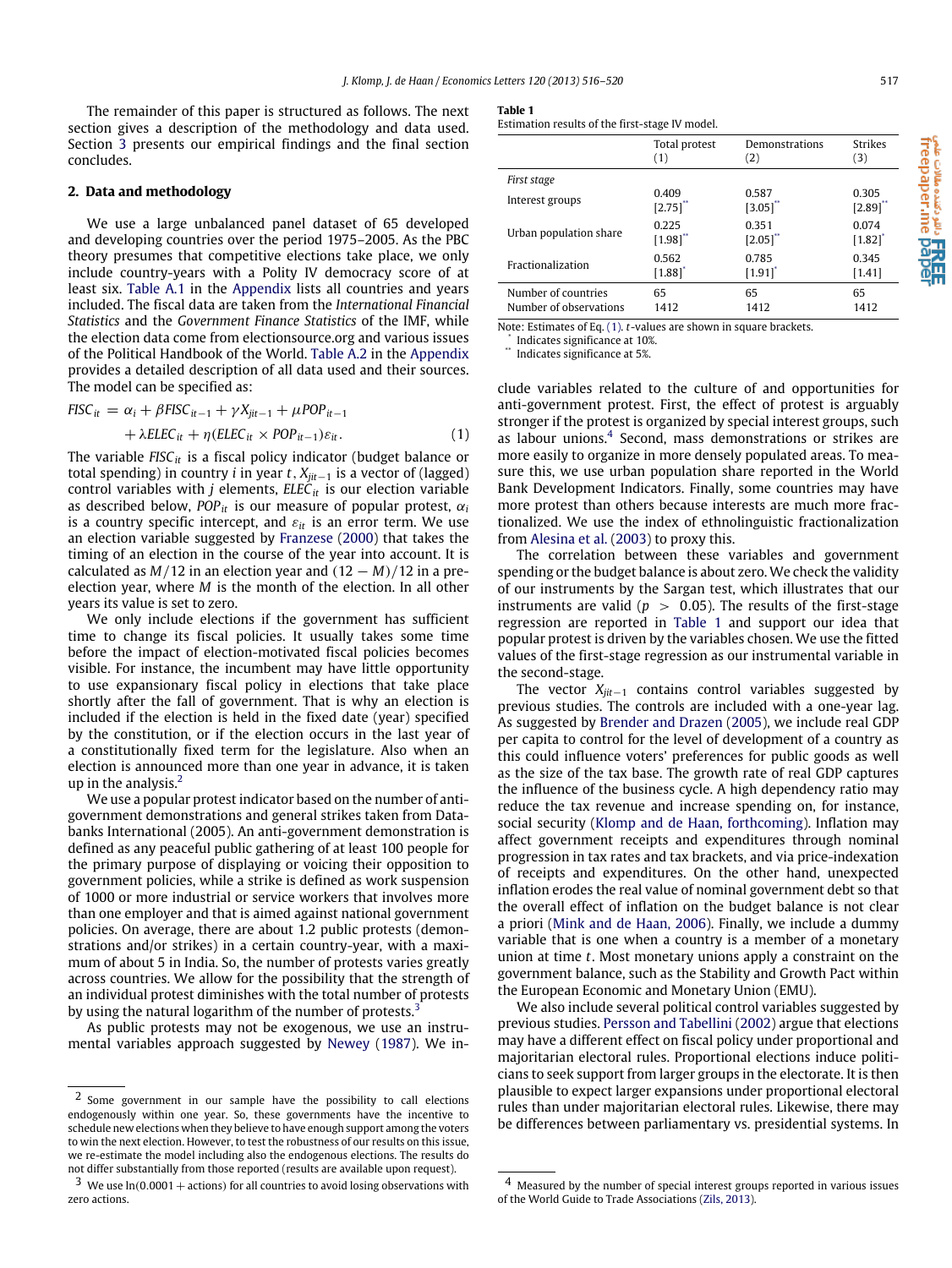#### <span id="page-2-4"></span>**Table 2**

Estimation results of the second-stage IV model.

|                                      | Fiscal balance |                         |                | Government spending   |                       |                        |
|--------------------------------------|----------------|-------------------------|----------------|-----------------------|-----------------------|------------------------|
|                                      | Total protest  | Demonstrations          | <b>Strikes</b> | Total protest         | Demonstrations        | <b>Strikes</b>         |
|                                      | (1)            | (2)                     | (3)            | (4)                   | (5)                   | (6)                    |
| Second stage                         |                |                         |                |                       |                       |                        |
| Lag of the fiscal variable           | 0.588          | 0.652                   | 0.748          | 0.810                 | 0.728                 | 0.819                  |
|                                      | [2.00]         | [2.15]                  | [2.08]         | [2.07]                | [2.12]                | [2.20]                 |
| Real GDP per capita                  | 0.556          | 0.530                   | 0.524          | $-0.357$              | $-0.360$              | $-0.381$               |
|                                      | [1.61]         | [1.67]                  | $[1.73]$       | $[1.85]$ <sup>*</sup> | $[1.78]$ <sup>*</sup> | $[1.78]$ <sup>*</sup>  |
| Growth rate of real GDP per capita   | 0.008          | 0.008                   | 0.008          | $-0.005$              | $-0.006$              | $-0.006$               |
|                                      | $[2.41]$ "     | [2.44]                  | [2.23]         | [2.11]                | [1.91]                | [2.09]                 |
| Inflation rate                       | $-0.013$       | $-0.013$                | $-0.014$       | 0.009                 | 0.008                 | 0.008                  |
|                                      | $[-1.49]$      | $[-1.52]$               | $[-1.30]$      | [1.10]                | [1.04]                | [0.97]                 |
| Age dependency ratio                 | $-0.028$       | $-0.031$                | $-0.032$       | 0.015                 | 0.014                 | 0.014                  |
|                                      | $[-2.30]$      | $[-2.07]$               | $[-2.33]$      | [2.29]                | [2.03]                | [1.98]                 |
| Partisan cycle                       | 0.453          | 0.514                   | 0.490          | $-0.344$              | $-0.353$              | $-0.367$               |
|                                      | [1.98]         | [2.20]                  | [2.50]         | [2.15]                | [1.99]                | $[2.17]$ <sup>**</sup> |
| Parliamentary systems                | $-1.940$       | $-1.910$                | $-2.108$       | $-1.293$              | $-1.449$              | $-1.494$               |
|                                      | $[-1.15]$      | $[-1.18]$               | $[-1.24]$      | $[-0.91]$             | $[-0.88]$             | $[-0.92]$              |
| Majoritarian systems                 | $-3.257$       | $-2.842$                | $-2.833$       | 2.031                 | 2.014                 | 2.206                  |
|                                      | $[-2.74]$      | $[-2.50]$               | $[-2.61]$      | [2.28]                | [2.15]                | [2.46]                 |
| Monetary union                       | 2.316          | 2.080                   | 2.359          | $-1.424$              | $-1.448$              | $-1.629$               |
|                                      | [1.24]         | [1.35]                  | [1.47]         | [1.52]                | [1.38]                | [1.19]                 |
| Protest                              | $-0.831$       | $-0.925$                | $-0.452$       | 1.079                 | 1.219                 | 0.630                  |
|                                      | $[-1.40]$      | $[-1.51]$               | $[-1.36]$      | $[1.77]$              | $\left[ 1.92 \right]$ | [1.59]                 |
| Access to information                | 0.156          | 0.135                   | 0.129          | $-0.212$              | $-0.209$              | $-0.186$               |
|                                      | [1.01]         | [1.05]                  | [0.97]         | $[-0.98]$             | $[-0.89]$             | $[-1.00]$              |
| Elections                            | $-0.672$       | $-0.744$                | $-0.849$       | 0.567                 | 0.588                 | 0.630                  |
|                                      | $[-2.18]$      | $[-2.15]$ <sup>**</sup> | $[-2.13]$      | [2.67]                | [3.00]                | [2.90]                 |
| Protest $\times$ Elections           | $-0.145$       | $-0.161$                | $-0.093$       | 0.210                 | 0.239                 | 0.129                  |
|                                      | $[-1.98]^{**}$ | $[-2.04]$ "             | $[-1.74]$      | [2.20]                | [2.69]                | [1.88]                 |
| Number of countries                  | 65             | 65                      | 65             | 65                    | 65                    | 65                     |
| Number of observations               | 1412           | 1412                    | 1412           | 1412                  | 1412                  | 1412                   |
| Sargan test ( $p$ -value)            | 0.812          | 0.773                   | 0.751          | 0.642                 | 0.726                 | 0.692                  |
| Wald test on exogeneity $(p$ -value) | 0.000          | 0.000                   | 0.000          | 0.000                 | 0.000                 | 0.000                  |

Note: Estimates of Eq. [\(1\).](#page-1-4) *t*-values are shown in square brackets.

<span id="page-2-2"></span>\* Indicates significance at 10%.

<span id="page-2-1"></span>Indicates significance at 5%.

contrast to a parliamentary system, in a presidential system the executive cannot be brought down by the legislature, but it is directly accountable to the voters and this may affect fiscal policy. We therefore include dummy variables that are 1 for majoritarian system and parliamentary systems, respectively. We also include a partisan variable to control for differences between right wing and left wing governments in fiscal policy. According to the partisan approach, politicians focus upon the interests of their respective constituencies. There is evidence suggesting that spending priories differ among right wing and left wing governments, but whether partisan factors influence budget deficits is less clear (cf. [Hallerberg](#page-4-21) [and](#page-4-21) [Clark,](#page-4-21) [2000\)](#page-4-21). Our partisan variable is measured on a scale running from  $-1$  (complete left wing) to  $+1$  (full right wing). Finally, [Shi](#page-4-2) [and](#page-4-2) [Svensson](#page-4-2) [\(2006\)](#page-4-2) argue that access to information affects the likelihood that a PBC occurs. As a proxy for the public's access to information, we use the sum of radios, newspapers, televisions and internet access points per capita. In unreported results that are available on request, we also interacted this information variable with our election variable.<sup>[5](#page-2-3)</sup>

## <span id="page-2-0"></span>**3. Results**

[Table 2](#page-2-4) reports the estimation results for the election cycle, conditional on popular protest, on the fiscal balance (column (1)) and government spending (column (4)). Our results confirm the conclusions of a number of recent studies, that upcoming elections affect fiscal policy. Our results suggest that the fiscal balance is about 0.7%-point of GDP lower in an election year. This is mainly due to an increase in government spending of about 0.6%-point of GDP in an election year. In addition, it turns out that there is a significant interaction between elections and popular protest confirming our hypothesis. Governments facing strong popular protest are spending more in a pre-election year, which in turn increases the budget deficit.

To illustrate this conditionality, we use the methodology suggested by [Ai](#page-4-22) [and](#page-4-22) [Norton](#page-4-22) [\(2003\)](#page-4-22) and [Brambor](#page-4-23) [et al.](#page-4-23) [\(2006\)](#page-4-23), i.e., we plot the marginal effects of elections on fiscal policy conditional on popular protest based on the estimated cross-partial derivative. [Fig. 1](#page-3-0) shows the marginal effect of elections on the fiscal balance (vertical axis), conditional on popular protest (horizontal axis). The dashed lines show the 95% confidence intervals. The marginal effect is statistically significant effect when the upper and lower bounds of the confidence interval are both above (or below) zero. There appears to be a threshold for popular protest above which the marginal effect turns significant. For country-years above this threshold, the marginal effect of elections becomes significant (the upper and lower bounds of the confidence interval are both below zero). Similar results are found for government spending (see [Fig. 2\)](#page-3-1).

In columns  $(2)-(3)$  and  $(5)-(6)$  of [Table 2,](#page-2-4) we split our popular protest measure into demonstrations and strikes. The results

<span id="page-2-3"></span><sup>5</sup> In contrast to [Shi](#page-4-2) [and](#page-4-2) [Svensson](#page-4-2) [\(2006\)](#page-4-2), we do not find a direct or conditioning impact of access to information on election-induced fiscal policy.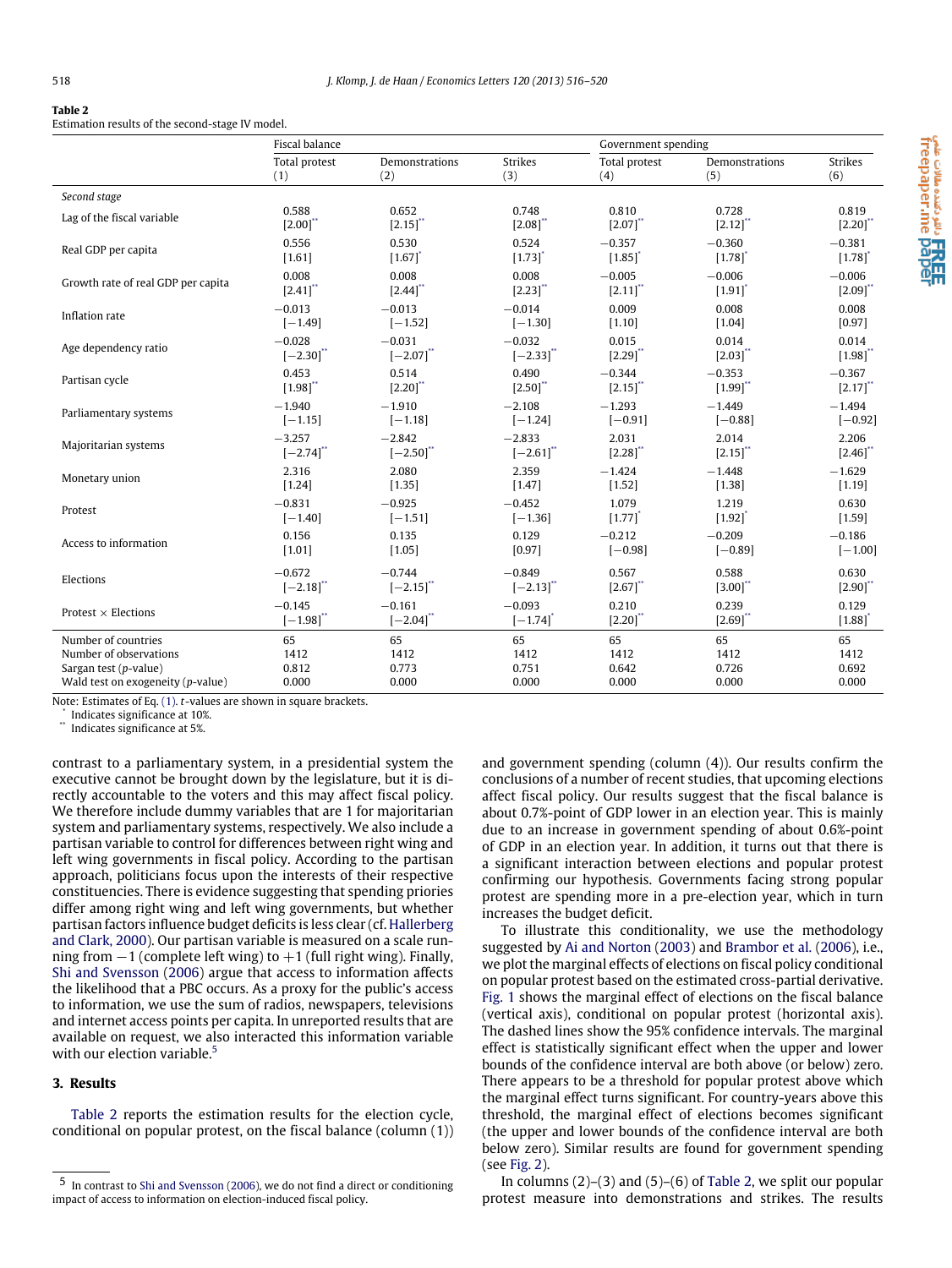<span id="page-3-6"></span>

| Table 3 |  |  |  |  |
|---------|--|--|--|--|
|         |  |  |  |  |

OLS and system-GMM estimation results.

|                                               | Fiscal balance                     |                                    | Government spending                |                                    |
|-----------------------------------------------|------------------------------------|------------------------------------|------------------------------------|------------------------------------|
|                                               | Total protest<br><b>OLS</b><br>(1) | Total protest<br>System GMM<br>(2) | Total protest<br><b>OLS</b><br>(3) | Total protest<br>System GMM<br>(4) |
| Protest                                       | $-1.031$<br>$[-1.50]$              | $-0.738$<br>$[-1.43]$              | 1.491<br>[1.89]                    | 1.143<br>$[1.67]$                  |
| Elections<br>Protest $\times$ Elections       | $-0.813$<br>$[-2.18]$<br>$-0.195$  | $-0.588$<br>$[-2.01]$<br>$-0.127$  | 0.751<br>[2.81]<br>0.127           | 0.393<br>[1.97]<br>0.198           |
|                                               | $[-1.99]$ "                        | $[-1.76]$                          | $[2.05]$ "                         | [1.78]                             |
| Number of countries<br>Number of observations | 65<br>1412                         | 65<br>1412                         | 65<br>1412                         | 65<br>1412                         |
| Sargan test (p-value)<br>Arellano-Bond AR(1)  |                                    | 0.645<br>0.000                     | 0.682                              | 0.574<br>0.000                     |
| Arellano-Bond AR(2)                           |                                    | 0.715                              |                                    | 0.611                              |

Note: Estimates of Eq. [\(1\).](#page-1-4) *t*-values are shown in square brackets.

Estimated including the same control variables as in [Table 2.](#page-2-4)

<span id="page-3-3"></span><span id="page-3-2"></span>\* Indicates significance at 10%.

Indicates significance at 5%.

### <span id="page-3-7"></span>**Table 4**

Sample split democratic history.

|                               | Young democracies                  |                           | Old democracies         |                            |
|-------------------------------|------------------------------------|---------------------------|-------------------------|----------------------------|
|                               | Fiscal balance<br>$\left  \right $ | Government spending<br>2) | Fiscal balance          | Government spending<br>(4) |
| Elections                     | $-0.847$                           | 0.722                     | $-0.566$                | 0.488                      |
|                               | $[-2.88]$ "                        | [3.97]                    | $[-1.92]$ <sup>**</sup> | [2.64]                     |
| Popularity $\times$ Elections | $-0.167$                           | 0.305                     | $-0.127$                | 0.138                      |
|                               | $[-2.97]$                          | $[3.38]$                  | $[-2.39]$               | $[3.32]$                   |

Note: Estimates of Eq. [\(1\).](#page-1-4) *t*-values are shown in square brackets.

<span id="page-3-4"></span>Estimated including the same control variables as in [Table 2.](#page-2-4)

Indicates significance at 5%.

<span id="page-3-0"></span>

**Fig. 1.** Interaction of PBC and protest: fiscal balance. The graph shows the marginal effect of elections on fiscal policy conditional on popular protest. The dotted lines indicate the 95% significance interval. The effect is significant if both lines of the significance interval are below or above zero.

<span id="page-3-1"></span>

**Fig. 2.** Interaction of PBC and protest: government spending. The graph shows the marginal effect of elections on fiscal policy conditional on popular protest. The dotted lines indicate the 95% significance interval. The effect is significant if both lines of the significance interval are below or above zero.

suggest that demonstrations have a larger conditional effect on election cycles than strikes.<sup>[6](#page-3-5)</sup>

To show the robustness of our results, we report in [Table 3](#page-3-6) the OLS and system-GMM results. The system-GMM approach combines the set of moment conditions available for the firstdifferenced equations with the additional moment conditions implied for the levels equation. The main advantage of this method is that it addresses the potential endogeneity of the variables. As long as the model is over-identified, validity of the assumptions underlying both the difference and the system estimators can be tested through Sargan tests of orthogonality between the instruments and the residuals and through tests of second or higher order residual autocorrelation [\(Arellano](#page-4-24) [and](#page-4-24) [Bover,](#page-4-24) [1995\)](#page-4-24). The results reported in [Table 3](#page-3-6) point in the same direction as our previous findings, i.e. governments facing popular protest increase their spending in a pre-election year.

Finally, according to [Brender](#page-4-4) [and](#page-4-4) [Drazen](#page-4-4) [\(2005\)](#page-4-4), a political budget cycle (PBC) is primarily a phenomenon of developing economies due to limited experience with democratic elections. To examine the impact of the age of democracy, we consider countries that have been democratic more than 20 years on a row since 1945 as old democracies. In [Table 4](#page-3-7) we re-estimate our model using the broad protest measure for samples of young and established democracies. The results indicate that both the election variable and the interaction term are significantly higher in the young democracies sample, confirming the results by [Brender](#page-4-4) [and](#page-4-4) [Drazen](#page-4-4) [\(2005\)](#page-4-4). Still, also in established democracies the election and interaction effects are significant.

a تا **HREE**<br>freepaper.me pape

<span id="page-3-5"></span> $6$  We also constructed the conditional graphs using the number of demonstrations or general strikes. It turns out that these are similar to [Figs. 1](#page-3-0) and [2](#page-3-1) (results are available upon request).